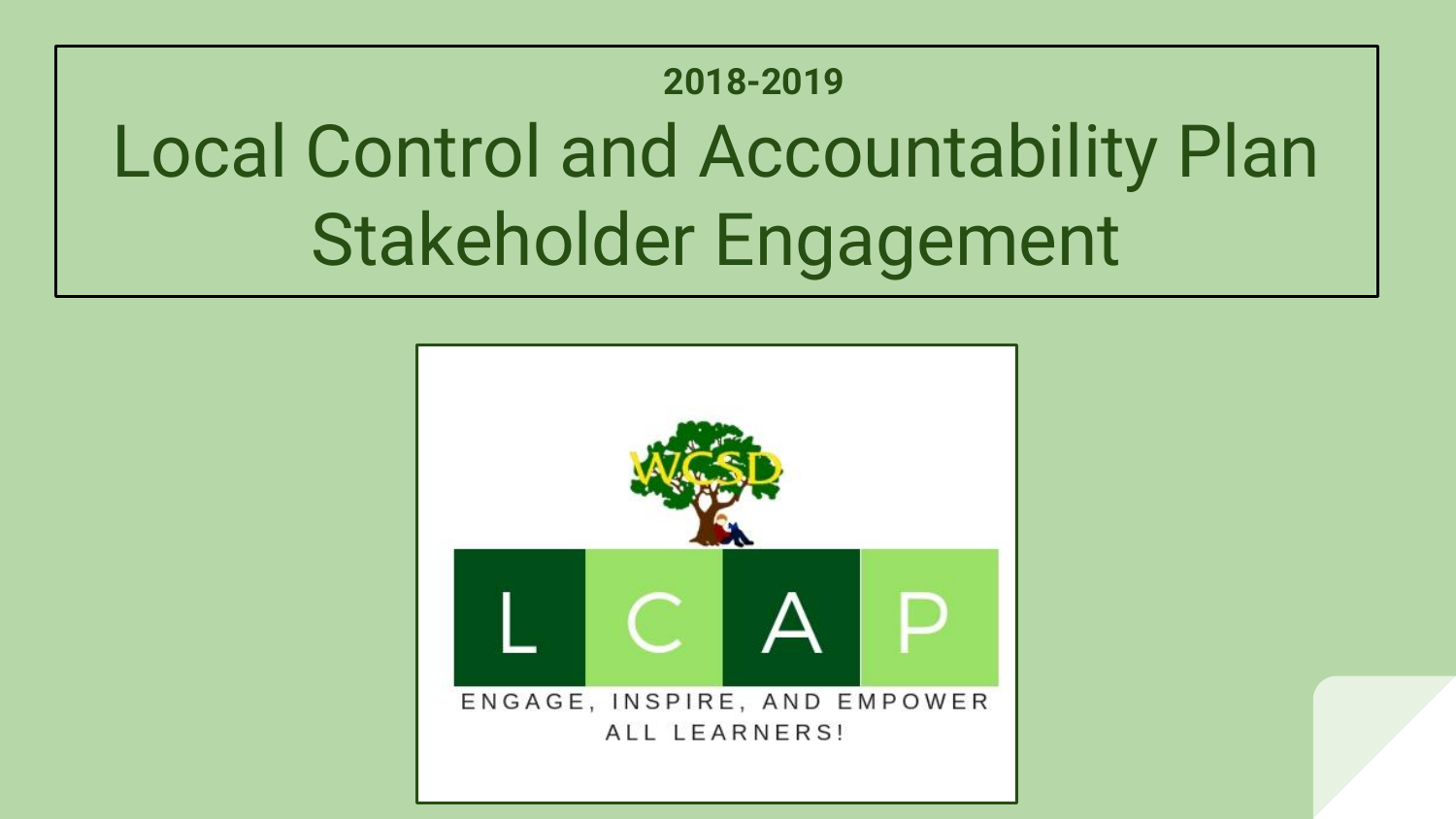## Purpose of Meeting:

Provide Opportunities for Staff, Students, Parents and Community Members to Assess Progress on LCAP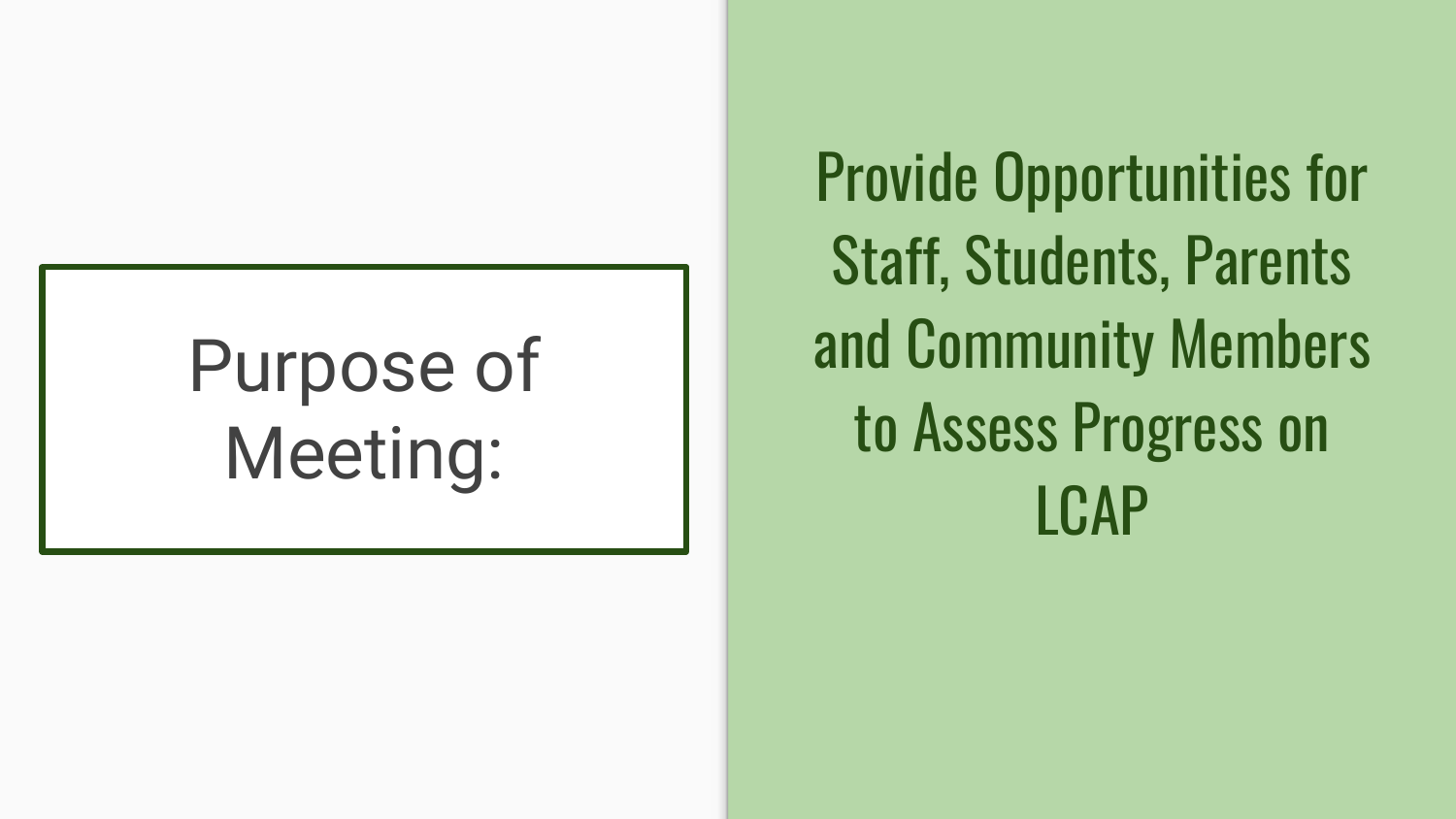#### What is the Local Control Accountability Plan (LCAP)?

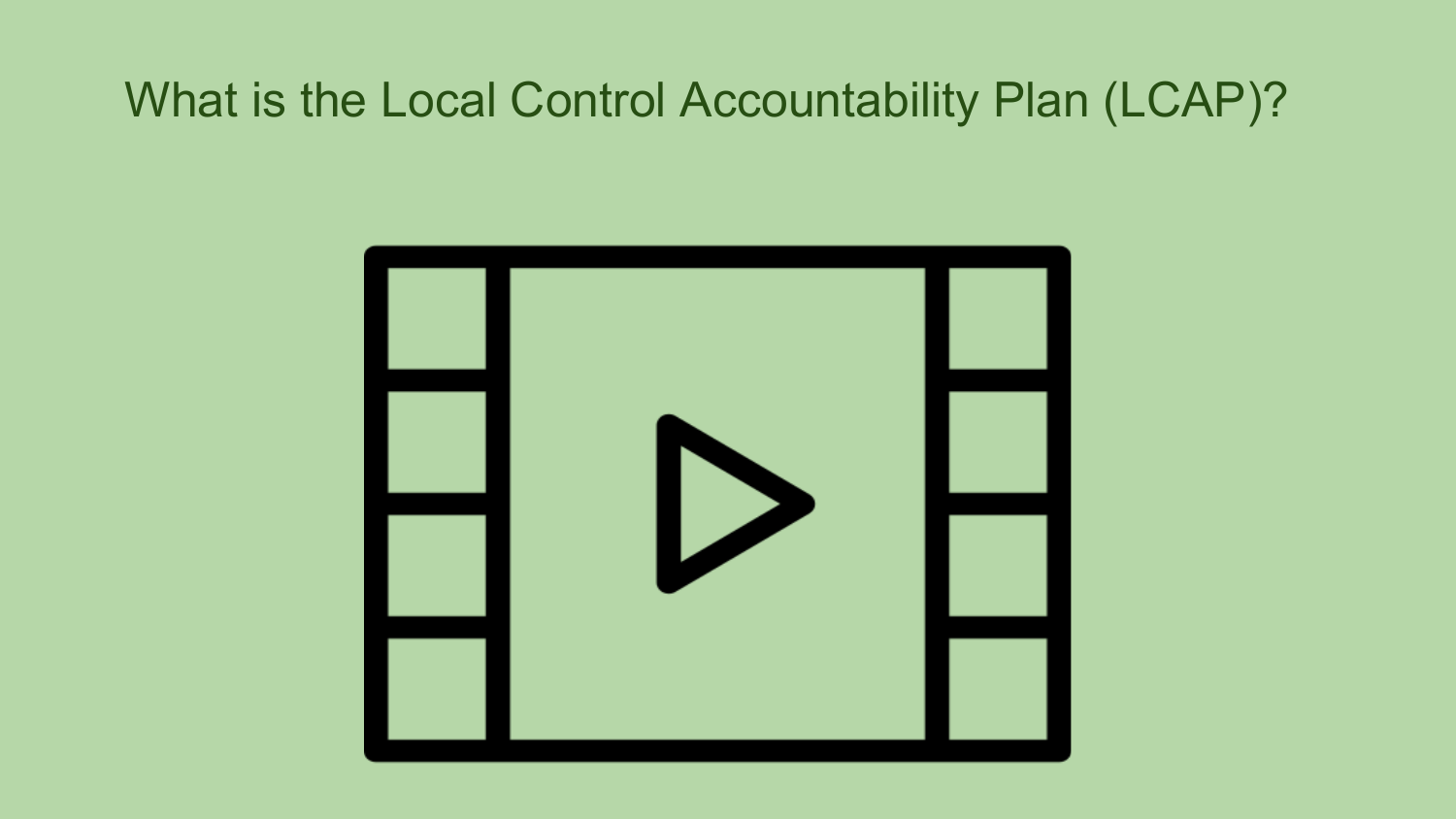### **LCFF is About Equity**

"Equal treatment for children in unequal situations is not justice."  $-$  Governor Jerry Brown, January 2013 State of the State speech

- LCFF recognizes that students with additional academic needs - lowincome, English language learner, and foster youth students - also need additional financial resources to ensure equity of opportunity
- LCFF is an important step toward closing opportunity and achievement gaps that separate many students from their more advantaged peers.

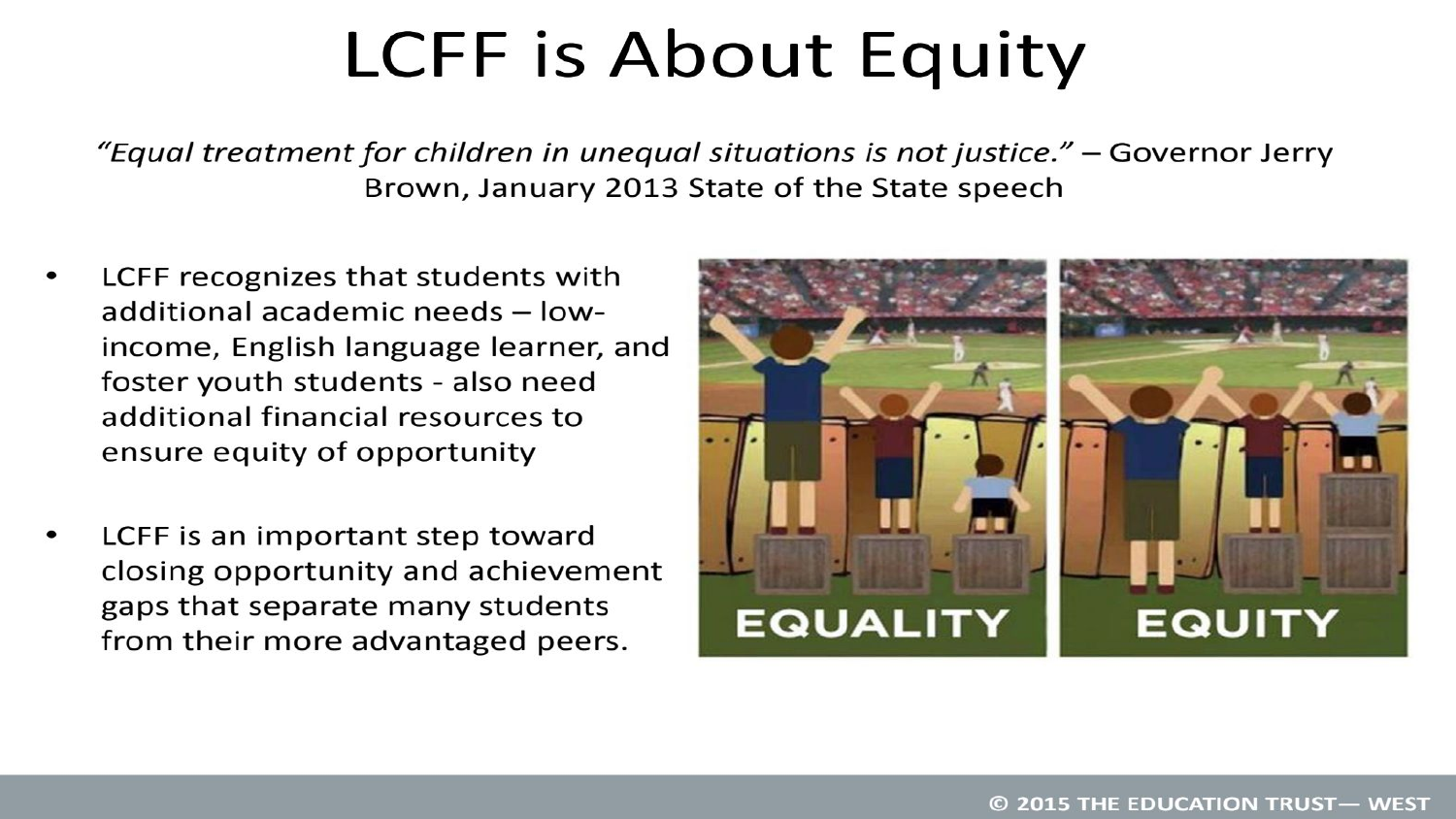## How does LCFF work?

- Base grants provide districts with the bulk of their funding. These per-1. pupil grants vary by grade level. Target base grants range from about \$7,000 in grades 4-6 to about \$8,600 in grades 9-12 (these targets are adjusted each year for cost-of-living).
- **Supplemental grants** provide districts with 20% more funding for each 2. student who is either low-income, English language learners, and/or in foster care (i.e. high-need).
- In districts where at least 55% of students are high-need, concentration 3. grants provide additional funding. For each low-income, English learner, or foster youth student above the 55% enrollment threshold, the district receives an additional 50% in funding. (Does not apply to WCSD)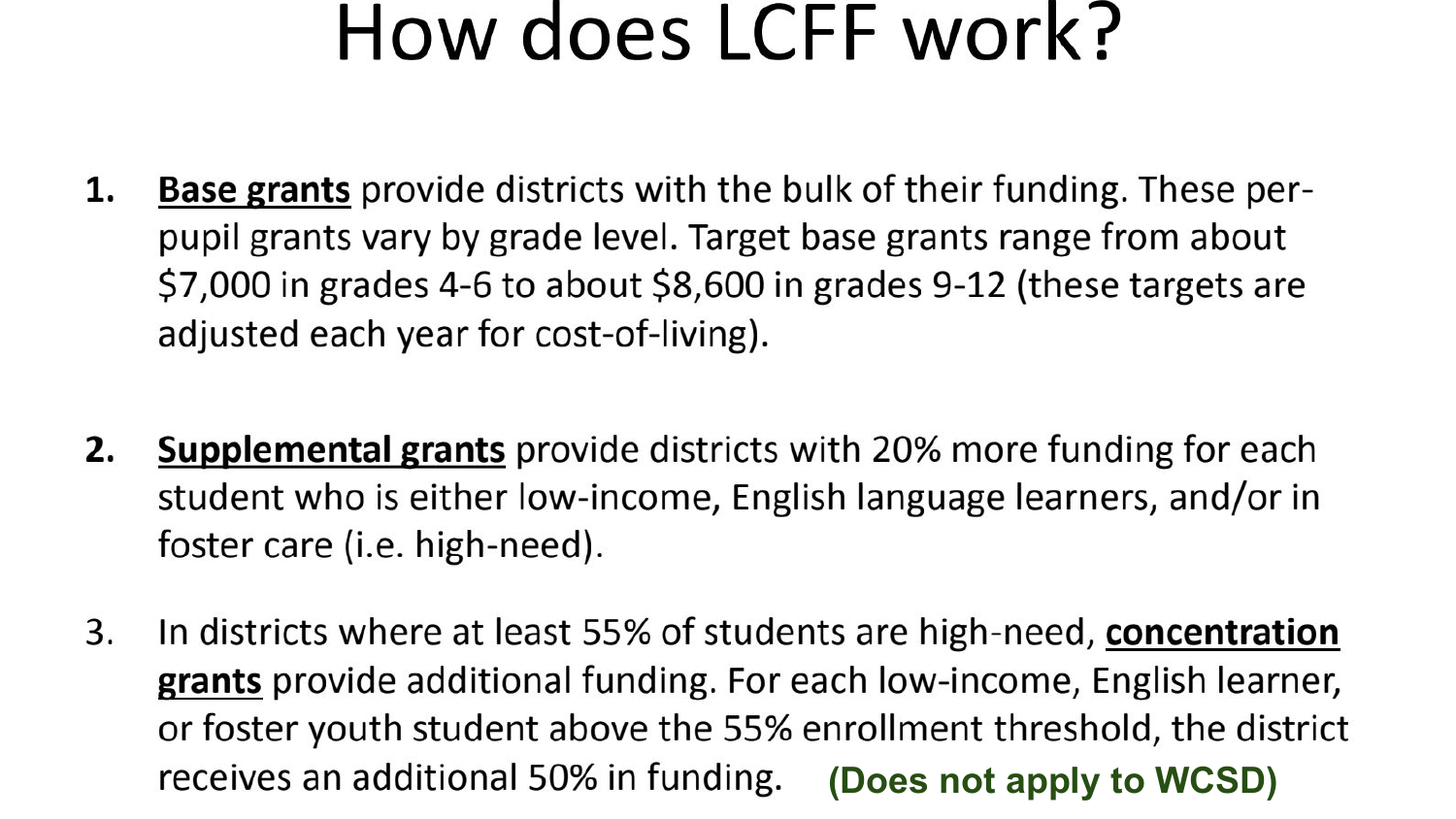#### **LCAP Aligns with our Strategic Plan**

| <b>Vision</b>      | A Community with Purpose<br>2017-2020<br><b>Engage, Inspire, and Empower ALL Learners</b><br>To inspire a community of learners empowered to positively engage with the world<br>through discovery, innovation, and creativity.                                                                                                                                                                                                                                                                                                                                                                                                           |                                                                                                                                                                                                  |                                                                                                                                                                      |
|--------------------|-------------------------------------------------------------------------------------------------------------------------------------------------------------------------------------------------------------------------------------------------------------------------------------------------------------------------------------------------------------------------------------------------------------------------------------------------------------------------------------------------------------------------------------------------------------------------------------------------------------------------------------------|--------------------------------------------------------------------------------------------------------------------------------------------------------------------------------------------------|----------------------------------------------------------------------------------------------------------------------------------------------------------------------|
| <b>Mission</b>     |                                                                                                                                                                                                                                                                                                                                                                                                                                                                                                                                                                                                                                           |                                                                                                                                                                                                  |                                                                                                                                                                      |
| <b>Focus Areas</b> | <b>Teaching &amp; Learning</b><br>To inspire, engage and empower<br>learners with our learning process,<br>culture, and curriculum.                                                                                                                                                                                                                                                                                                                                                                                                                                                                                                       | <b>21st Century Learning Environments</b><br>To create diverse student centered<br>spaces where stakeholders are<br>welcomed in an accessible and flexible<br>teaching and learning environment. | <b>Stakeholder Engagement</b><br>To thoughtfully develop inclusive<br>engagement strategies tailored to the<br>unique needs of all stakeholders in our<br>community. |
| <b>LCAP Goals</b>  | 1. Provide all students high-quality classroom instruction and standards aligned curriculum.<br>2. Improve the achievement of all students (including English Learners, Socioeconomically Disadvantaged Students, and<br>Students with Disabilities) in reaching high academic standards and attaining proficiency in ELA and Mathematics.<br>3. All students will have a safe and supportive school culture, climate, and learning environment to promote academic<br>achievement and physical & emotional health.<br>4. Engage parents and community members as partners to work within and across schools to support student learning. |                                                                                                                                                                                                  |                                                                                                                                                                      |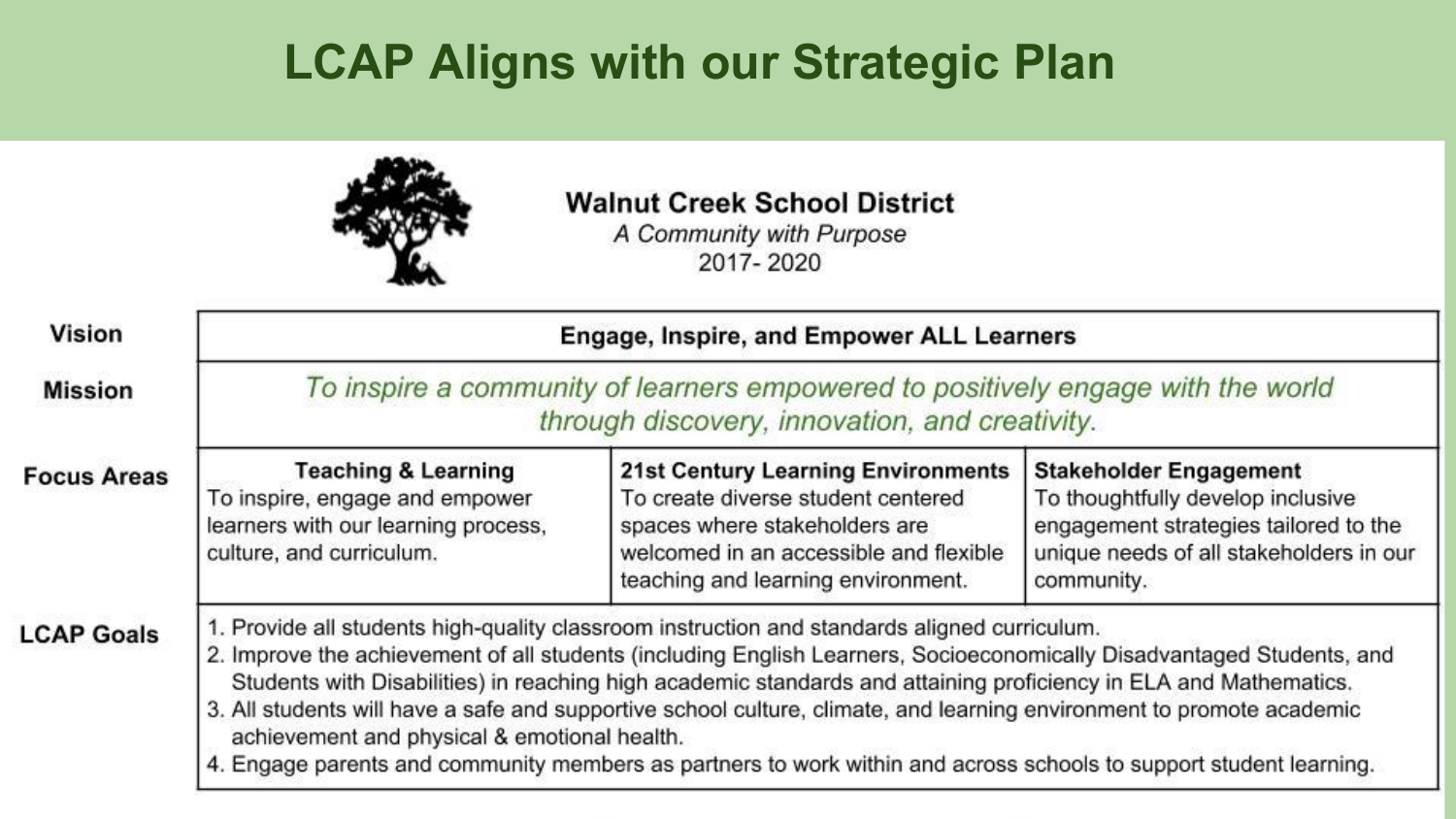**Goal 1**: Provide all students high quality classroom instruction and standards aligned curriculum.

- Provide resources and **professional development** to implement the adopted Comprehensive Literacy Program and newly adopted math programs.
- Maintain and expand **Instructional Coach Program** TK-8 to include a district K-8 math coach and provide additional training for coaches.
- Increase knowledge of **Next Generation Science Standards** and support implementation through professional development and the piloting of instructional materials 6-8
- Support improved digital learning environments by increasing **student access to technology** and providing professional development to support technology integration in the classroom.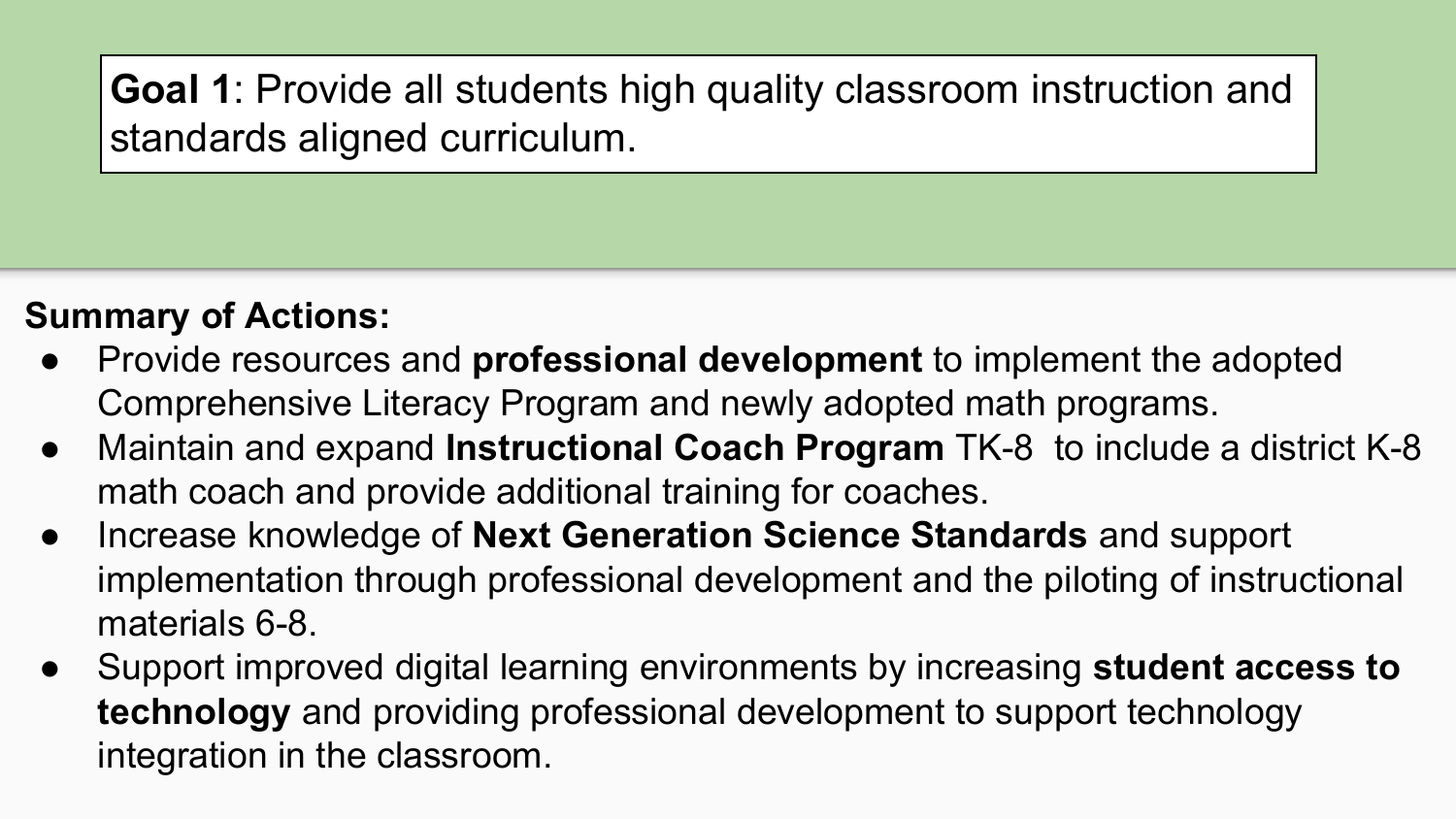**Goal 2**: Improve the achievement of all students (including English Learners, Socioeconomically Disadvantaged and Students with Disabilities) in reaching high academic standards and attaining proficiency in ELA and Mathematics.

- Students will continue to receive **differentiated curriculum and instruction** in ELA and math at all grade levels.
- All students including subgroups will receive **high-quality interventions**.
- Administer & analyze formative and **district benchmark assessments**.
- **Implement Beyond SST** as part of district RtI process.
- **ELD specialist(s)** provide designated ELD.
- Pilot supplementary **personalized learning programs for English Learners**.
- Provide two sections of ELD courses at the secondary level.
- Implement consistent literacy and mathematics curriculum in all special education program classes and provide **professional development (RSP and SDC).**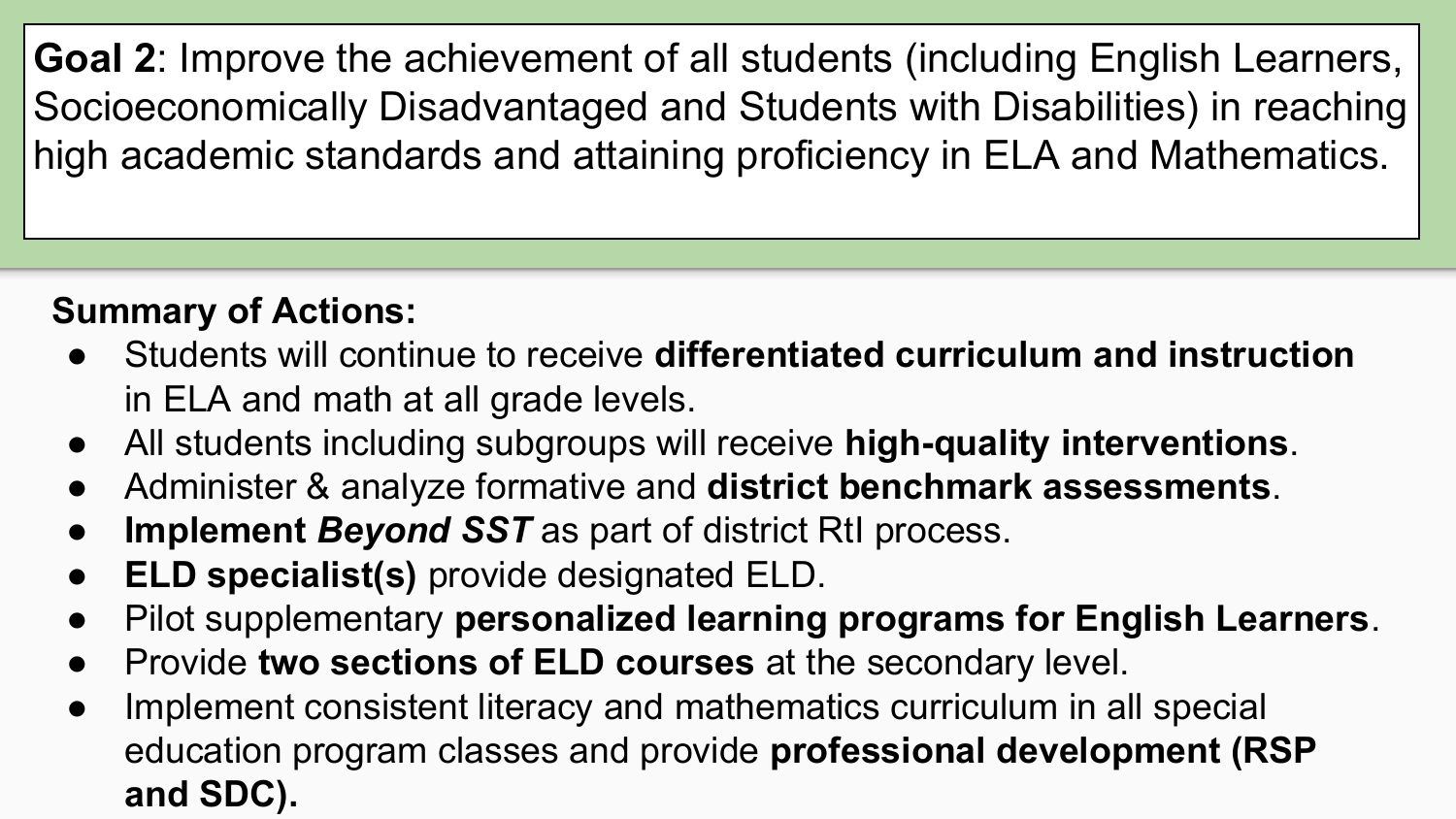**Goal 3**: All students will have a safe and supportive school culture, climate, and learning environment to promote academic achievement, physical, mental, and emotional health.

- The district will fund **campus/noon supervisors, and crossing guards**  (supplemented through Walnut Creek City funds).
- School sites will provide consistent **communication to parents on absences and tardies.**
- Provide **staff development in positive behavioral supports** and interventions.
- Research and adopt a **districtwide approach to support Social Emotional Wellness** of students and staff.
- WCI will provide **transition program for all 5<sup>th</sup> graders** moving to middle school.
- District will implement and fund a **counseling program.**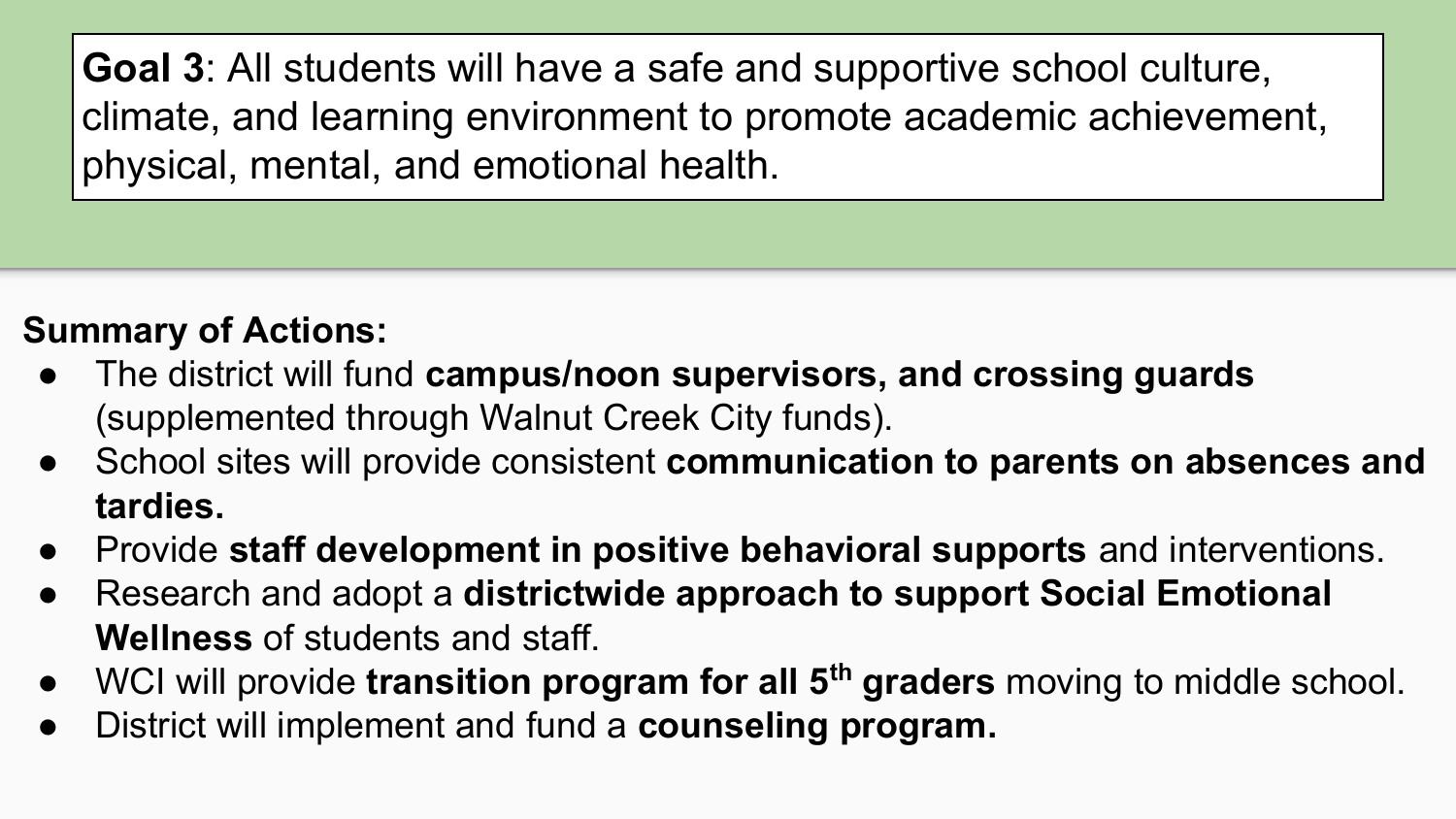**Goal 4**: Engage parents and community members as partners to work within and across schools to support student learning.

- **● Provide Parent Education**: Information on supporting student learning, Social Media and Digital Citizenship, Importance of Regular school attendance and engagement in school.
- **●** Provide a year-long **calendar of district and school site events** to assist parents with planning and participation.
- **●** Provide **regular and consistent communication**: Weekly eNews, Superintendent's Letters to Community, Website, Social Media, Principal/Superintendent Coffees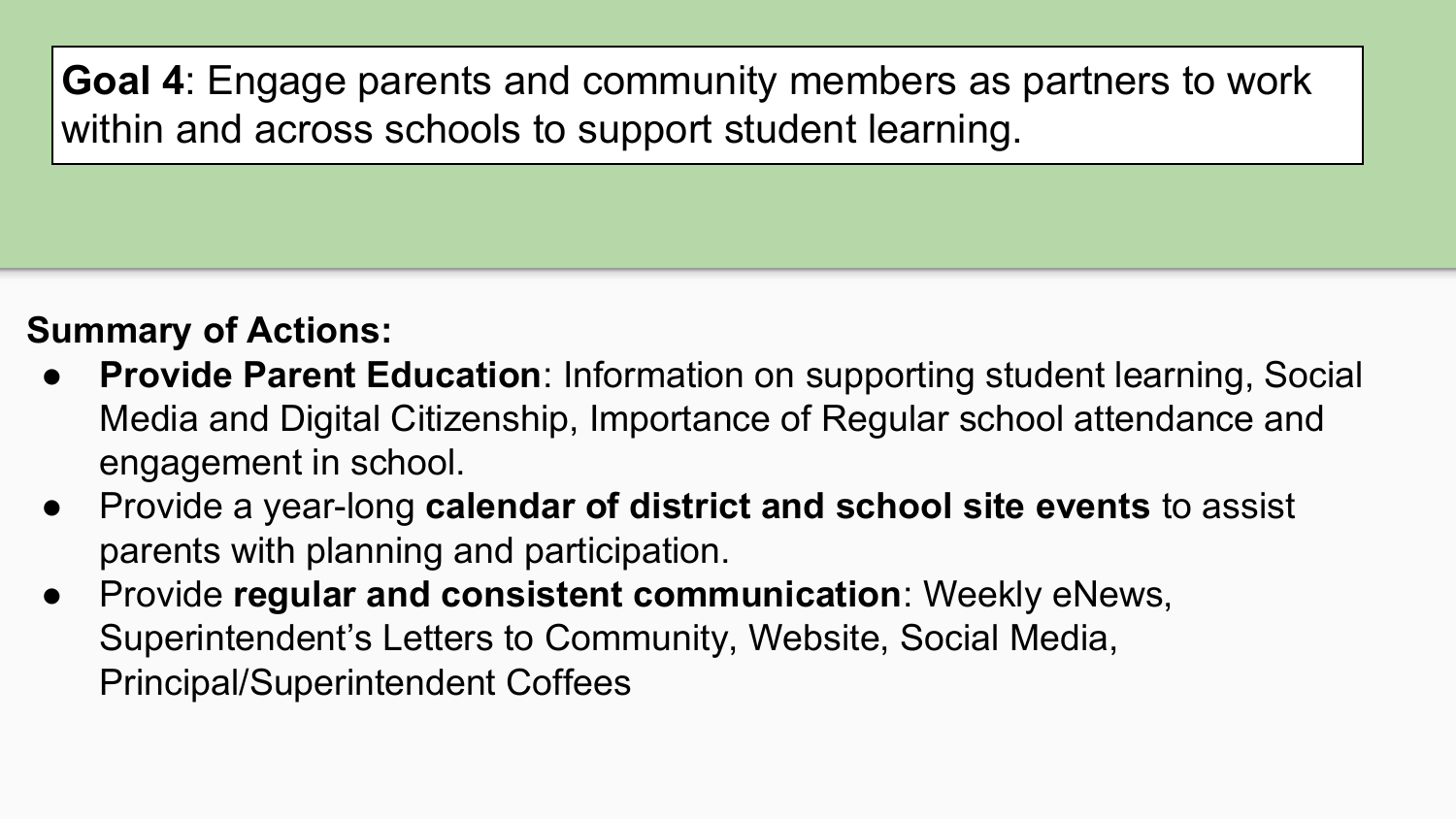#### **LCAP Process = Continuous Improvement**

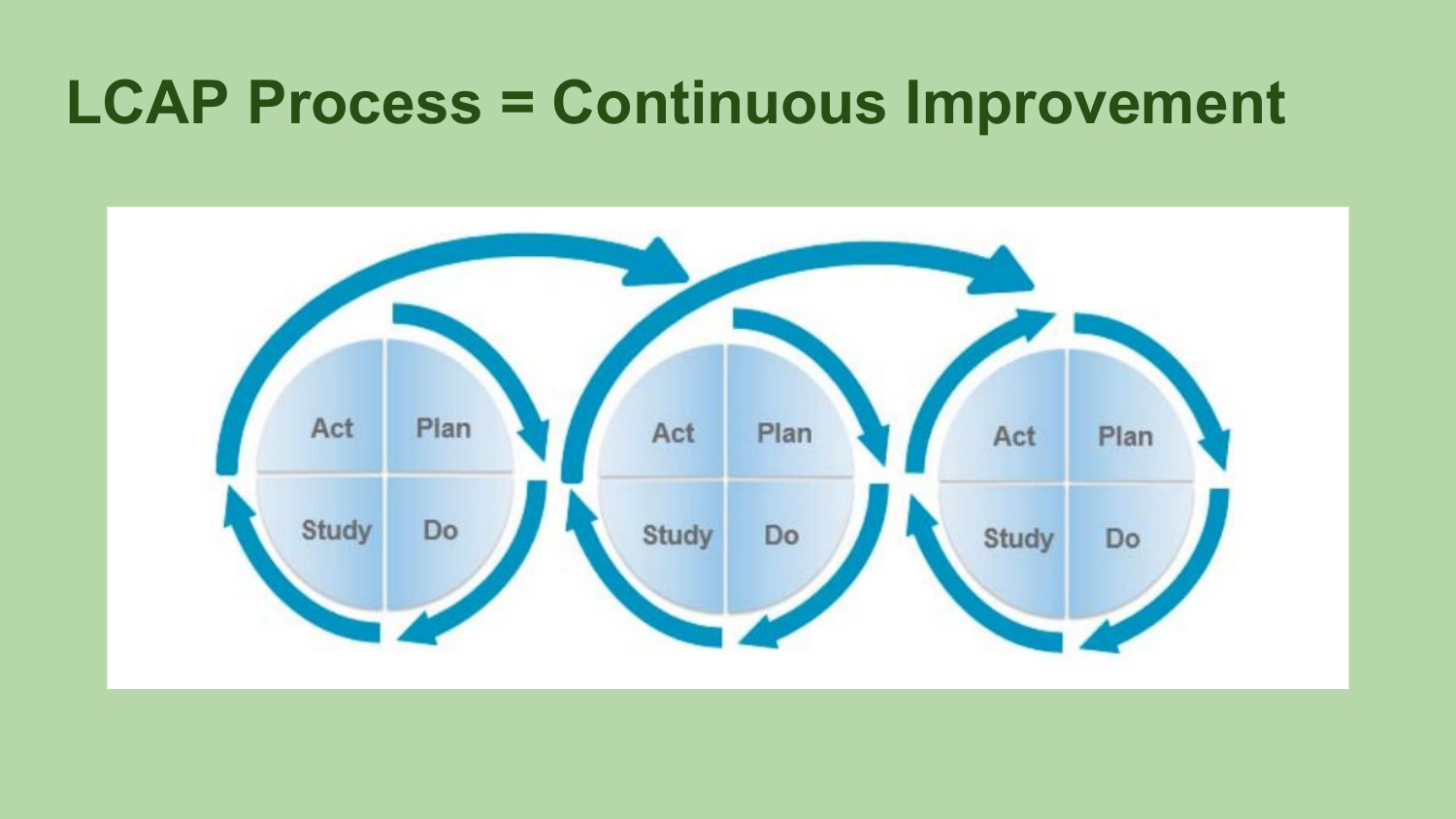# **2017-18 Stakeholder Feedback Impact**

- Increase the scope and location of Teachers College Reading and Writing Project staff development
- Increase the coaching program to include a K-8 math coach funded by the Walnut Creek Education Foundation
- Research and develop a framework for our Multi-Tiered Systems of Support
- Research and pilot a supplemental personalized learning program for English learners
- Increase access to technology to support English learners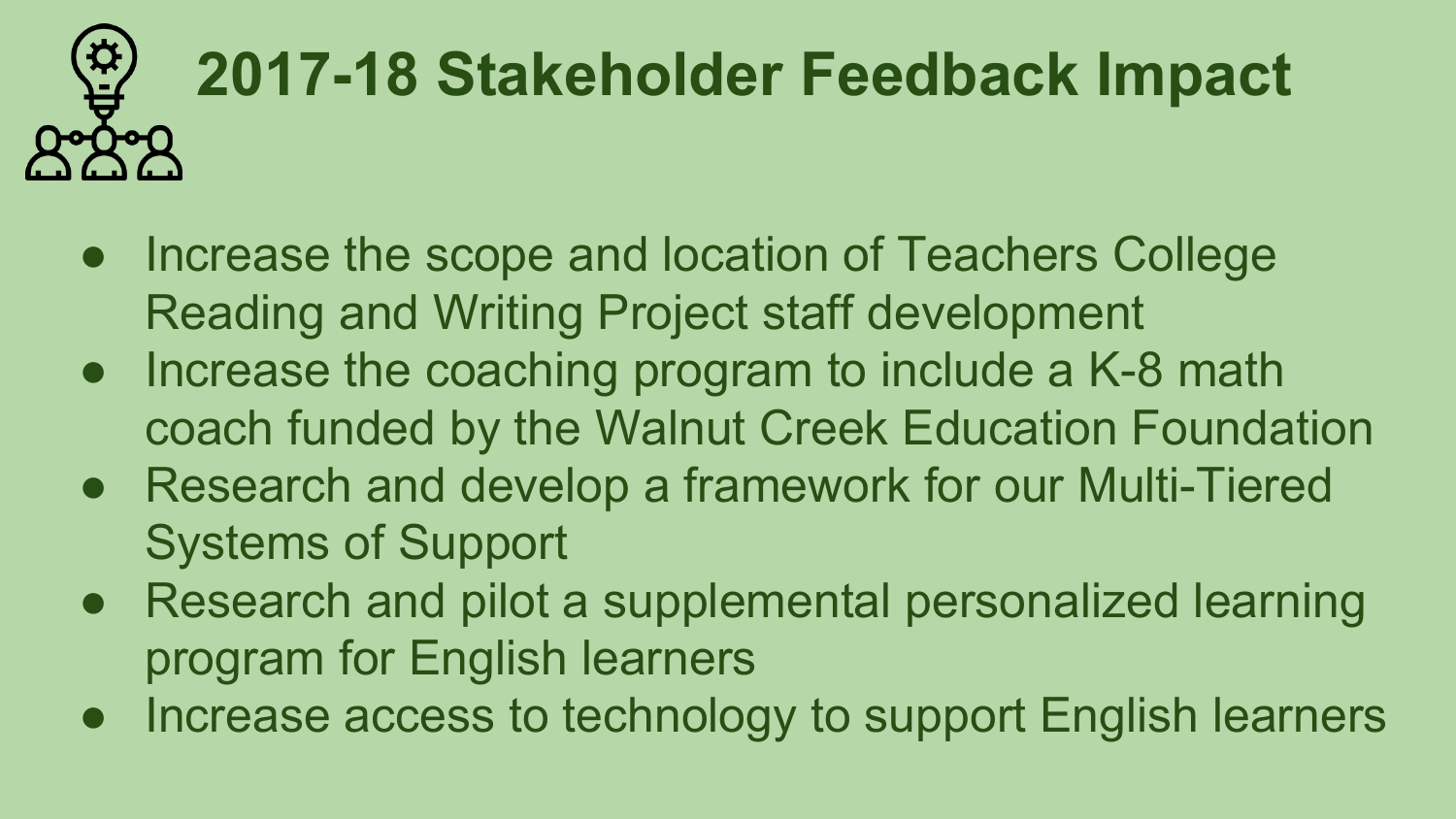## Small Group Work

Select one of the goal areas and go to that chart.

● Review LCAP Action Plan & Metrics for your particular goal.

• Share what our district / schools have done to meet this goal. Write this on the left side of chart.

● Brainstorm ideas that will enhance/improve our work in this goal. Write this on the right side.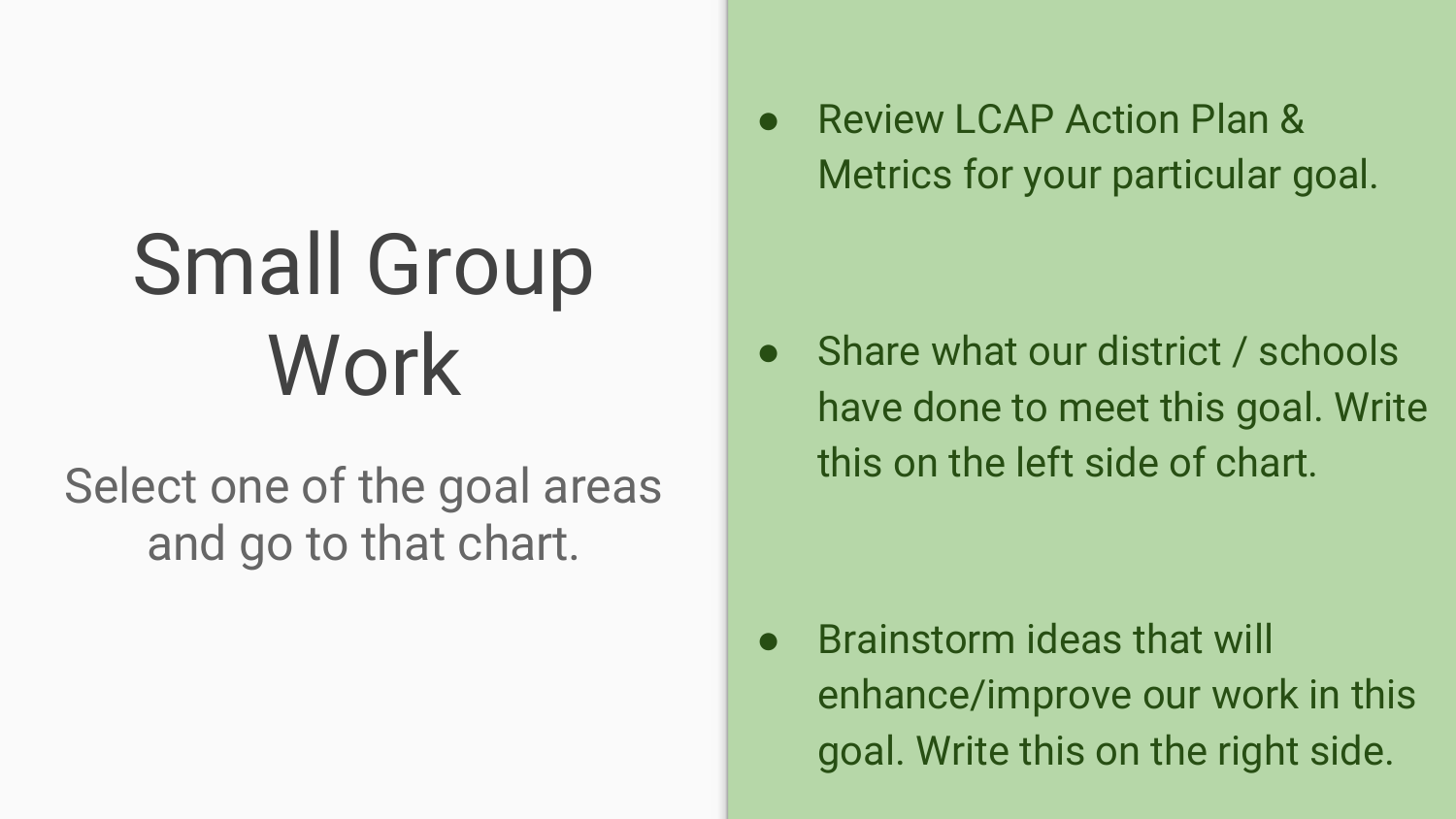## Carousel Walk

Take a walk around the room and read items written on each chart.

If you have additional items that are not listed, please add them to the list.

If you would like to make a comment on the chart, please do so.